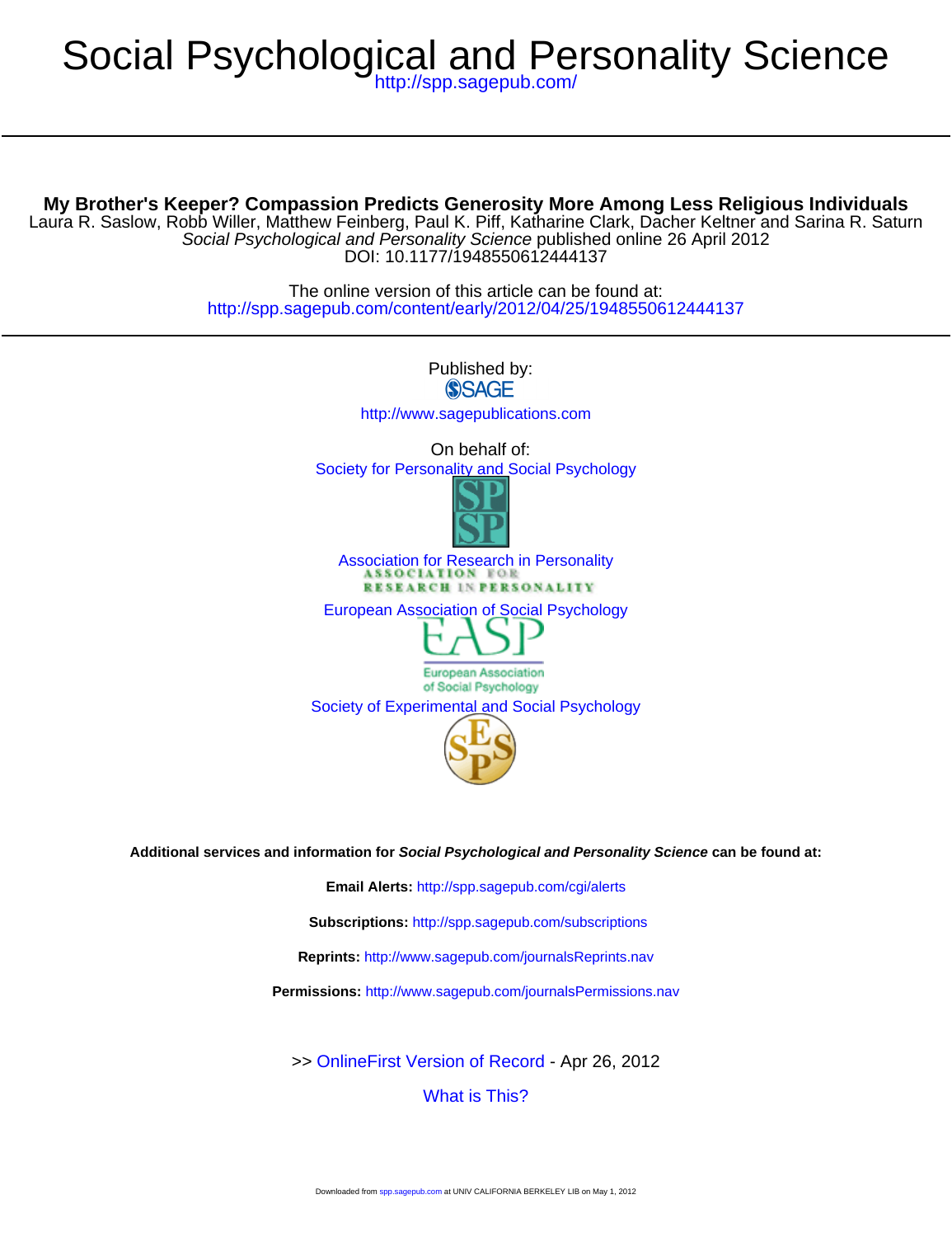# My Brother's Keeper? Compassion Predicts Generosity More Among Less Religious Individuals

Social Psychological and Personality Science 00(0) 1-8 © The Author(s) 2012 Reprints and permission: sagepub.com/journalsPermissions.nav DOI: 10.1177/1948550612444137 http://spps.sagepub.com

**SSAGE** 

Laura R. Saslow<sup>1</sup>, Robb Willer<sup>2</sup>, Matthew Feinberg<sup>2</sup>, Paul K. Piff<sup>2</sup>, Katharine Clark $^3$ , Dacher Keltner<sup>2</sup>, and Sarina R. Saturn $^4$ 

#### Abstract

Past research argues that religious commitments shape individuals' prosocial sentiments, including their generosity and solidarity. But what drives the prosociality of less religious people? Three studies tested the hypothesis that, with fewer religious expectations of prosociality, less religious individuals' levels of compassion will play a larger role in their prosocial tendencies. In Study 1, religiosity moderated the relationship between trait compassion and prosocial behavior such that compassion was more critical to the generosity of less religious people. In Study 2, a compassion induction increased generosity among less religious individuals but not among more religious individuals. In Study 3, state feelings of compassion predicted increased generosity across a variety of economic tasks for less religious individuals but not among more religious individuals. These results suggest that the prosociality of less religious individuals is driven to a greater extent by levels of compassion than is the prosociality of the more religious.

#### Keywords

religion, emotion, altruism, helping/prosocial behavior, compassion

Social scientists have long claimed that religion is associated with pro-group behaviors and sentiments like cooperation, generosity, and solidarity (Durkheim, 1915). A variety of theoretical arguments have been advanced to explain why. For instance, religion may foster a sense of shared identity (Graham & Haidt, 2010), invoke concerns about one's reputational standing in the eyes of God and one's religious community (Norenzayan & Shariff, 2008; Shariff & Norenzayan, 2007), or establish rule-based prosocial values (Durkheim, 1915). One implication of this line of work is that the factors leading people to behave prosocially or not may vary in important ways based on how religious they are, but research has not yet explored this possibility.

Although religiosity is generally widespread (Stark, 1999), roughly half of the citizens of Japan, Sweden, Denmark, and Germany are atheist (Lynn, Harvey, & Nyborg, 2009), increasing numbers of Americans report having no religious affiliation (Hout & Fischer, 2002), and at least half a billion people worldwide do not believe in God (Zuckerman, 2007). Moreover, although religiosity may predict increased prosociality, nonreligious individuals do demonstrate high levels of prosociality and endorsement of ethical attitudes (for a review see Beit-Hallahmi, 2009). This analysis highlights a critical question: What factors drive the prosocial behavior of less religious individuals?

In the current investigation, we argue that the prosocial behavior of less religious individuals is driven to a great extent by their level of compassion, more so than among the more religious. Compassion, the ''feeling that arises in witnessing another's suffering and that motivates a subsequent desire to help" (Goetz, Keltner, & Simon-Thomas, 2010, p. 351), is linked with a motivation to help others, often at a cost to the self. It increases the desire to soothe another's suffering (Batson & Shaw, 1991) in addition to being related to volunteerism (Omoto, Malsch, & Barraza, 2009) and to supporting policies aimed at assisting the poor or needy (Smith, 2009). In keeping with these findings, we hypothesized that compassion would reliably predict prosocial behavior in the less religious, but less so in more religious individuals.

Corresponding Authors:

Laura R. Saslow, Osher Center, University of California, 1545 Divisadero, 4th Floor, San Francisco, CA 94115, USA Email: laura.saslow@gmail.com or SaslowL@ocim.ucsf.edu

Robb Willer, Department of Sociology, University of California, 466 Barrows Hall, Berkeley, CA 94720, USA Email: willer@berkeley.edu

<sup>&</sup>lt;sup>1</sup> University of California, San Francisco, CA, USA

<sup>&</sup>lt;sup>2</sup> University of California, Berkeley, CA, USA

<sup>&</sup>lt;sup>3</sup> University of Colorado, Boulder

<sup>4</sup> Oregon State University, Corvallis, OR, USA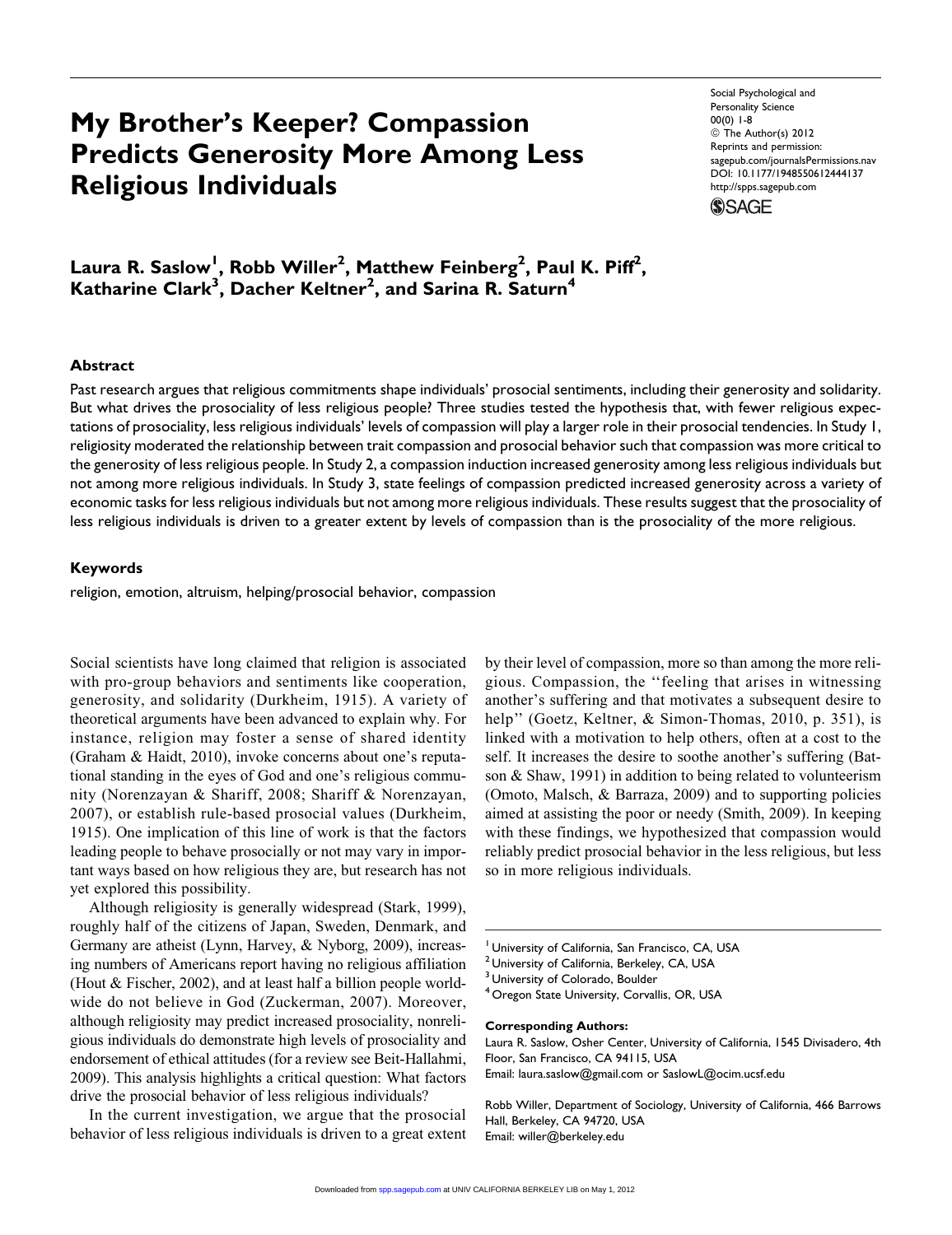## The Present Research

Across three studies, we compared the influence of compassion on prosocial tendencies among more and less religious individuals. In Study 1, we examined whether religiosity would moderate the relationship of trait compassion on prosocial behavior. We hypothesized that trait compassion would be more critical to the generosity of the less religious than the more religious. In Study 2, we tested whether a compassion induction (vs. a neutral video) would increase generosity among less religious individuals, but not among more religious individuals. In Study 3, we assessed if momentary feelings of compassion would predict increased generosity across a variety of economic tasks for less religious individuals but not more religious individuals. By measuring and manipulating compassion, and measuring various forms of generous tendencies and behavior, across three studies we test our hypothesis that compassion is more integral to the generosity of the less religious versus the more religious

## Study 1: Especially for the Less Religious, Trait Compassion Predicts Prosocial Behavior

In Study 1, we tested whether trait levels of compassion and religiosity interact in their influence on prosocial tendencies in a nationally representative sample of adults. We expected that for less religious individuals, compassion would be related to higher generosity, but that compassion would be less strongly associated with prosociality among more religious individuals.

#### Method

Participants and procedure. We analyzed participants from the 2004 General Social Survey, which is a nationally representative sample of noninstitutionalized adults in the United States over the age of 18 (Davis & Smith, 2005; 624 men, 713 women; ages 18 to over 89,  $M = 45.96$ ,  $SD = 17.08$ ; 1,076 White, 158 Black, 103 Other; 712 were Protestant, 320 were Catholic, 17 were Jewish, 7 were Buddhist, 4 were Hindu, 8 were Muslim, 199 were not religious, 4 did not report their religion, and the rest were some other religion).

Compassion. As compassion, sympathy, and empathic concern are typically considered highly interrelated (Batson, 2009), we measured the tendency to feel compassion with the 7-item empathic concern subscale of the Interpersonal Reactivity Index (rated from 1, does not describe very well, to 5, describes very well;  $\alpha = .72$ ;  $M = 4.43$ ,  $SD = .67$ ; Davis, 1983). Items include, I often have tender, concerned feelings for people less fortunate than me, When I see someone being taken advantage of, I feel kind of protective towards them, and Other people's misfortunes do not usually disturb me a great deal (reverse-scored).

Prosocial behavior. A composite of ten items were used to measure prosocial behavior. Participants rated the frequency with which they engaged in a series prosocial helping acts, including giving food or money to a homeless person, returning money after getting too much change, allowing a stranger to go ahead in line, volunteering time for a charity, giving money to a charity, offering a seat to a stranger, looking after a plant or pet of others while they were away, carrying a stranger's belongings, giving directions to a stranger, and letting someone borrow a item of some value;  $\alpha = .73$ ;  $M = 2.40$ ,  $SD = 1.03$ ). Participants rated the items using the following scale (recoded so that higher values reflect greater prosociality): 1 (not at all in the past year), 2 (once in the past year), 3 (at least 2 or 3 times in the past year), 4 (once a month), 5 (once a week), and 6 (more than once a week).

Religiosity. Participants indicated the strength of their religious identity. The scale was recoded so that higher values represent greater religiosity: 1 (no religion), 2 (not very strong religious identity), 3 (somewhat strong religious identity), and 4 (strong religious identity),  $M = 2.99$ ,  $SD = 1.03$ . Single-item measures of religiosity have been found to have sufficient reliability and predictive validity in other work (Gorsuch & McFarland, 1972).

Covariates. We tested our results with and without the following covariates: gender, political orientation, and educational attainment (Snibbe & Markus, 2005; an indicator of socioeconomic status;  $M = 13.67$ ,  $SD = 2.89$ ). These are variables that have been linked in past research to prosocial behavior or attitudes (Eisenberg & Lennon, 1983; Jost, Glaser, Kruglanski, & Sulloway, 2003; Piff, Kraus, Cote, Cheng, & Keltner, 2010). As a measure of political orientation, participants indicated how liberal or conservative they were on most political and social issues, from 1 (extremely liberal), 4 (moderate), to 7 (extremely conservative),  $M = 4.23$ ,  $SD = 1.41$ (Graham, Haidt, & Nosek, 2009). Education was assessed as highest year of education completed.

#### Results

First, we tested for correlations among respondents' reported compassion, prosocial behavior, and strength of religious identity. Trait compassion was related to religious identity ( $r = .12$ ,  $p < .001$ ) and prosocial behavior ( $r = .20$ ,  $p < .001$ ), such that those who reported a greater tendency to feel compassion were more religious individuals and people who reported behaving more prosocially. Religiosity was marginally related to prosocial behavior ( $r = .05$ ,  $p = .077$ ), with more religious individuals reporting greater prosocial behavior.

Religiosity as a moderator. Next, we tested our main hypothesis that compassion more strongly predicts prosocial tendencies among the less religious than among the more religious. We tested this by regressing religiosity, compassion, and the interaction of the two. We found evidence for this hypothesis. Below, we describe the results not controlling for the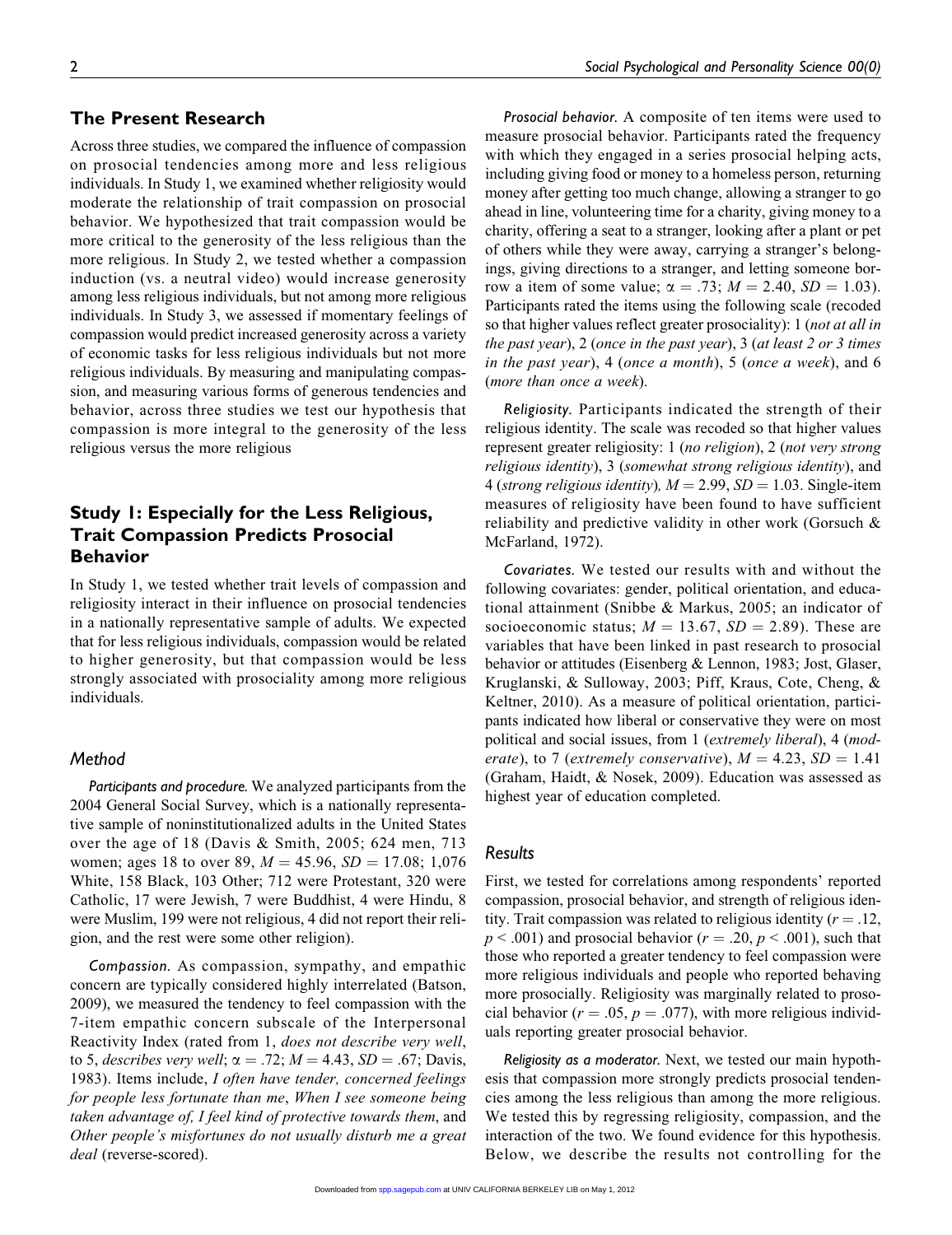|                                                      | Interaction $\beta$ | Less Religious (1 SD Below<br>Mean: $\beta$ for Simple Slope) | More Religious (1 SD Below<br>Mean: $\beta$ for Simple slope) |
|------------------------------------------------------|---------------------|---------------------------------------------------------------|---------------------------------------------------------------|
| Study 1: Trait compassion                            |                     |                                                               |                                                               |
| Self-reported prosocial behavior                     | $-.07*$ ( $-.07*$ ) | $.25**(.26**)$                                                | $.12** (.12**)$                                               |
| Study 2: Compassion versus neutral mood manipulation |                     |                                                               |                                                               |
| Prosociality on dictator task                        | $-.37**(-.35**)$    | $.58**(.57**)$                                                | .01(.03)                                                      |
| Prosociality on charity task                         | $-.10(-.07)$        | $.26*(.24***)$                                                | .11(.13)                                                      |
| Study 3: State compassion                            |                     |                                                               |                                                               |
| Prosociality on composite of economic tasks          | $-.20**(-.20*)$     | $.36***$ $(.44***)$                                           | $-.07(.05)$                                                   |
| Generosity during public goods task                  | $-.23*(-.21*)$      | $.43**$ $(.41**)$                                             | $-.003$ (.004)                                                |
| Prosociality on dictator task                        | $-.09(-.09)$        | $.21*(.31**)$                                                 | $.02$ (.13)                                                   |
| How trustworthy on trust second mover task           | $-.20**(-.21*)$     | $.26**(.30**)$                                                | $-.18***(-.11)$                                               |
| Generosity during indirect reciprocity task          | $-.11(-.07)$        | .29** (.29**)                                                 | .05(.17)                                                      |

Table 1. Summary of Results for Compassion Predicting Prosocial Outcomes for the Less Versus More Religious

\*  $p \leq .05$ . \*\*  $p \leq .01$ . \*\*\*  $p \leq .10$ . (Controls for covariates in parentheses).



Figure 1. Study 1: The interaction of religiosity and trait compassion (plus and minus 1 standard deviation from the mean) on prosocial behavior.

covariates. In Table 1, in parentheses, we show the results when controlling for covariates; overall, controlling for covariates had little impact.

We observed a main effect of trait compassion such that greater compassion was related to greater prosocial behavior,  $\beta$  $=$  .19,  $t(1315) = 6.81, p < .001$ . In contrast, we observed no main effect of religiosity on prosocial behavior,  $\beta = .03$ ,  $t(1315) = .93$ ,  $p = .353$ . Most importantly, we observed the predicted interaction between trait compassion and religiosity,  $\beta = -.07$ ,  $t(1315) =$  $-2.46$ ,  $p = .014$ . Among participants who were less religious, greater compassion was related to higher levels of reported prosocial behavior,  $\beta = .25$ ,  $t(1315) = 6.74$ ,  $p < .001$ . Among participants who were more religious, greater compassion was also related to higher levels of reported prosocial behavior,  $\beta = .12$ ,  $t(1315) = 2.99, p = .003$ . Because the interaction was significant,

however, although the relationship between compassion and prosociality was robust for the more religious participants, it was smaller than the relationship between compassion and prosociality for the less religious participants. See Figure 1.

#### **Discussion**

Study 1 yielded evidence in support of our main hypothesis: Religiosity moderated the relationship between compassion and prosocial behavior such that the compassion-toprosociality link was stronger for less religious individuals than it was for more religious individuals. Further, these results held while controlling for gender, political orientation, and educational attainment—variables that might otherwise account for our findings. In sum, these findings indicate that although compassion is associated with prosociality among both less religious and more religious individuals, this relationship is particularly robust for less religious individuals.

## Study 2: An Experimental Manipulation of Compassion

In Study 1, we examined how religiosity influences the relationship between trait compassion and self-reported prosocial behavior. In Study 2, we experimentally manipulated feelings of compassion, to establish possible causality between felt compassion and prosociality in the less religious. Prior work has found that manipulations of state compassion can significantly alter subsequent prosociality (Piff et al., 2010). In the current study, we predicted that less religious individuals induced to experience greater compassion (vs. those in a neutral condition) would make more prosocial choices. However, we expected that this effect would be less pronounced among religious study participants.

## Method

Participants. One hundred and one participants were recruited through Amazon's Mechanical Turk, a nationwide sample of adult participants (Buhrmester, Kwang, & Gosling, 2011; 41 men, 60 women; ages 18 to 68,  $M = 32.54$ ,  $SD = 12.01$ ;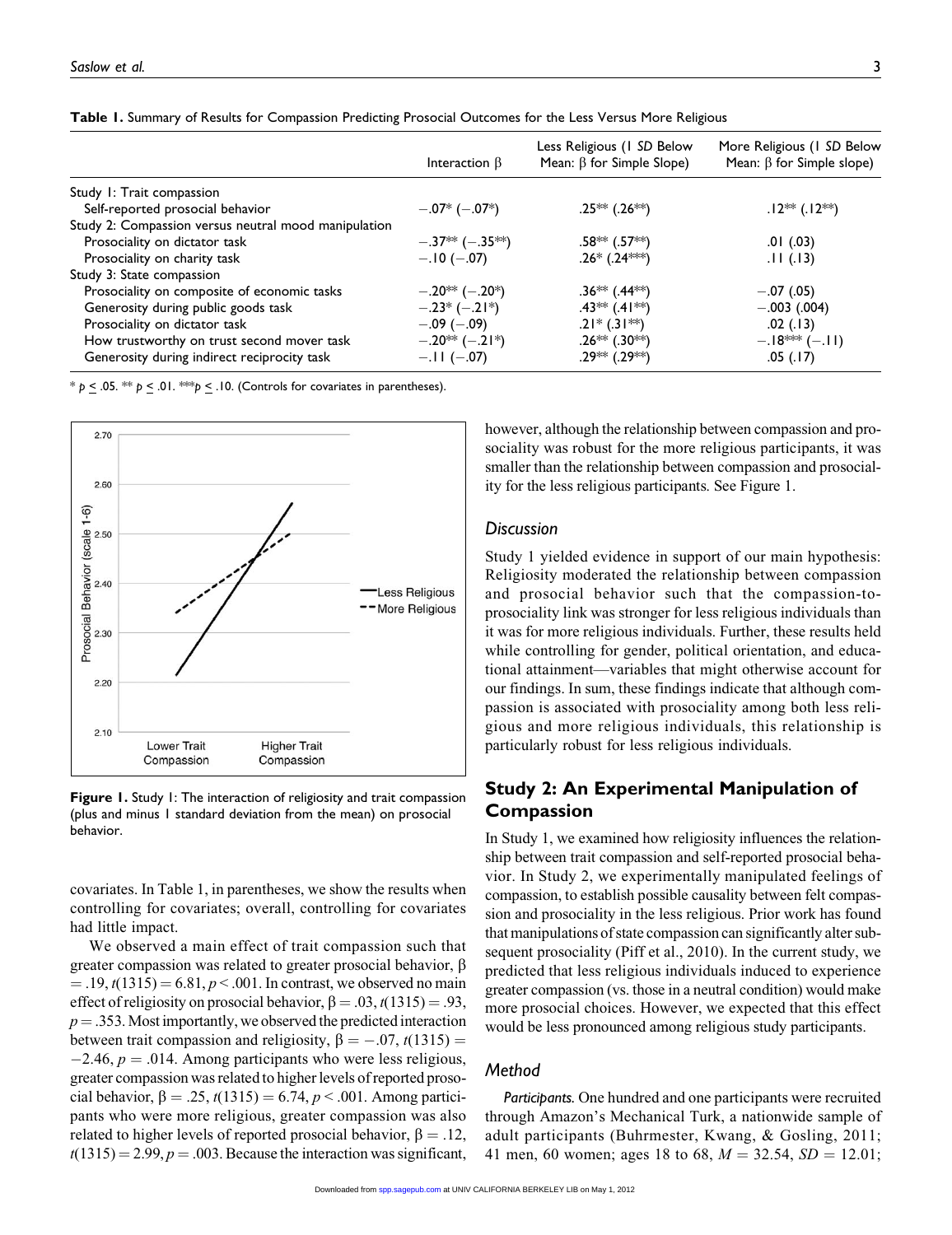78 were European American, 8 were Asian American, 6 were African American, and the rest were of other or mixed ethnicity; 39 were Christian, 7 were Jewish, 2 were Muslim, 36 were atheist, 12 were agnostic, 8 were spiritual but not religious, and the rest did not report their religion or were of some other religion; participants could choose more than one religion). Participants were paid a small fee for their participation. We required that all participants be registered in the United States and that their Amazon quality rating be greater than or equal to 98%. As we were primarily interested in the less and more religious, we specifically attempted to recruit roughly half of each. We asked participants to indicate their level of religiosity from 1 (not at all) to 7 (deeply),  $M = 3.43$ ,  $SD = 2.42$ .

Design and procedure. The advertisement on Amazon Mechanical Turk included a web address that directed the participants to an online study elsewhere. This study randomly assigned participants to either a compassion-induction or a neutral-prime condition. Next a 46-s video (Piff et al., 2010, study 4) was presented as a memory task. The compassion video presented information about child poverty over a series of photographs of helpless and vulnerable children as evocative, sad music played in the background ( $N = 49$ ). In prior research, this identical video was found to elicit significant increases in state feelings of compassion (Piff et al., 2010). The neutral-prime video was a 46-s clip of two men talking  $(N = 52)$ .

Prosociality was then assessed with two tasks. In a hypothetical dictator task, participants were asked to imagine that they had been paired with a stranger, given \$10, and could give as much or as little as they wanted to the stranger. The amount that they chose to give was the index of their generosity ( $M = 3.95$ ,  $SD = 1.82$ ). (Seven participants failed to answer this question and were thus not included in the analyses for this measure.) Although hypothetical, research shows that people behave similarly when playing for real versus hypothetical earnings (Simpson, 2003). We also measured participants' attitudes toward charitable giving (Piff et al., 2010). Specifically, participants were asked to rate what percentage of people's annual salary should be spent on various categories of items. Their rating of what percentage of people's annual salary people should spend on ''charitable donations'' was the outcome of interest ( $M = 5.28$ ,  $SD = 4.48$ ).

Covariates. We tested our results with and without the following covariates: gender, political orientation, and subjective socioeconomic status. As a measure of political orientation, participants indicated how liberal or conservative they were on most political and social issues, from 1 (very liberal), 4 (moderate), to 7 (very conservative),  $M = 3.42$ ,  $SD = 1.85$ (e.g., Graham et al., 2009). Subjective socioeconomic status was assessed by having participants rate their perceptions of their relative socioeconomic rank vis-a`-vis others (Adler, Epel, Castellazzo, & Ickovics, 2000). Participants placed themselves on a ladder relative to others in their community ( $10 = top$ ) rung,  $1 = bottom$  rung),  $M = 5.44$ ,  $SD = 1.92$ .

#### Results

Religiosity as moderator. We tested our hypothesis that especially for the less religious participants, those who watched a compassion-inducing versus neutral video would be more likely to show prosociality. In Table 1, in parentheses, we show the results when controlling for covariates. Overall, controlling for covariates had little impact on the results.

We found support for this hypothesis in the dictator task. We observed a main effect of the video manipulation such that individuals who saw the compassion-inducing instead of the neutral video subsequently showed greater prosocial behavior in the dictator task,  $\beta = .29$ ,  $t(93) = 3.02$ ,  $p =$ .003. We also observed a main effect of religiosity on prosocial behavior,  $\beta = .35$ ,  $t(93) = -2.67$ ,  $p = .009$ . Most importantly, we observed the predicted interaction between the video (compassion-inducing vs. neutral) and religiosity,  $\beta = -.37, t(93) = -2.84, p = .006$ . As predicted, the observed relationship between compassion and prosociality in the dictator task was robust for the less religious participants,  $\beta = .58$ ,  $t(93) = 4.00$ ,  $p < .001$ , but attenuated for the more religious participants,  $\beta = .01$ ,  $t(93) = .07$ ,  $p = .941$ .

We found limited support for our hypothesis in the charity task. We observed a main effect of the video such that individuals who saw the compassion-inducing instead of the neutral video showed greater prosocial behavior in the charity task,  $\beta = .18$ ,  $t(100) = 2.16$ ,  $p = .034$ . We also observed a main effect of religiosity on prosocial behavior in the charity task,  $\beta = .59$ ,  $t(100) = 5.10$ ,  $p < .001$ . We did not observe the predicted interaction between the video (compassion-inducing vs. neutral) and religiosity,  $\beta =$  $-.10$ ,  $t(100) = -.83$ ,  $p = .408$ . The pattern of the moderation was in the predicted direction but failed to reach statistical significance. However, as predicted, the observed relationship between compassion and prosociality in the charity task was robust for the less religious participants,  $\beta = .26$ ,  $t(100) = 2.06$ ,  $p = .043$ , but not statistically significant for the more religious participants,  $\beta = .11$ ,  $t(100) =$ .92,  $p = .359$ . See Figure 2.

## **Discussion**

The results from Study 2 support the hypothesis that compassion more strongly influences prosociality among less religious individuals than more religious individuals. Specifically, we found that for less religious participants, watching a compassion-inducing (versus neutral) video was related to greater prosocial behavior. By contrast, for the more religious participants, the video condition was not linked to prosocial behavior. Results were stronger for the dictator task versus the charity task. Further, these results were not explained by gender, political orientation, or subjective socioeconomic status.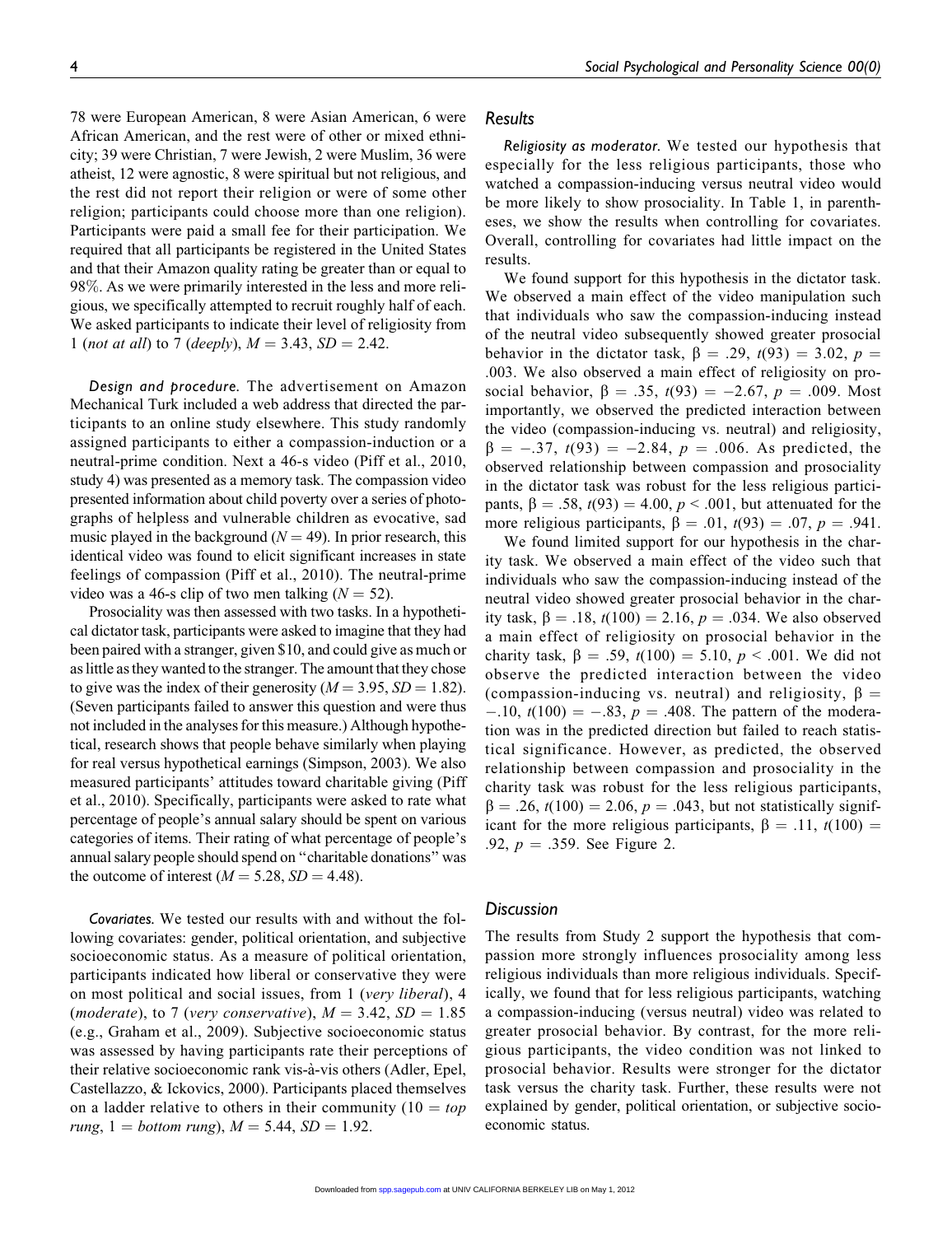

**Figure 2.** Study 2: The interaction of religiosity and mood induction (neutral vs. compassion-inducing video) on prosociality in dictator task.

# Study 3: For the Les Religious, State Compassion Predicts Greater Prosocial Behavior

In Studies 1 and 2, we found that compassion moderated the impact of religiosity on prosociality. A limitation of Studies 1 and 2, however, are that they assess either self-reported (Study 1) or hypothetical (Study 2) prosociality. In Study 3, we expanded upon our previous two studies by examining behavioral outcomes with real stakes. Specifically, we examined whether religiosity would moderate the impact of momentary feelings of compassion across various measures of economic prosociality. We hypothesized that greater state compassion would significantly predict greater generosity for the less religious, but not for the more religious.

## Method

Participants. Eligible participants included 98 men and 112 women, aged 18 to 46 ( $M = 20.28$ ,  $SD = 3.52$ ). Sixtyfour were European/European American, 97 were Asian or Asian American, 43 were of other or mixed ethnicity, and 6 did not report their ethnicity; 72 were Christian, 10 were Jewish, 10 were Buddhist, 5 were Hindu, 36 were atheist, 23 were agnostic, 26 were spiritual but not religious, 11 did not report their religion, and the rest were of some other religion). All were college students who participated in exchange for course credit.

Design and procedure. Prior to the laboratory session, participants completed an online demographic questionnaire, which included political orientation as measured in Study 2 ( $M =$ 3.11,  $SD = 1.24$ ), subjective socioeconomic status (Adler et al., 2000; using an image of a ladder that was clicked; the scale

is in x-axis units clicked on the screen,  $M = 1.05$ ,  $SD = .97$ ), and religiosity as measured in Study 2 ( $M = 2.94$ ,  $SD =$ 1.53). We tested our results with and without the following covariates: gender, political orientation, and subjective socioe-

Compassion. Upon arriving in the laboratory, participants were seated at a cubicle and asked to rate their current feelings of compassion by answering how much they felt ''compassion/ sympathy" at the present time from 1 *(do not feel at all)* to 7 (feel very strongly),  $M = 3.10$ ,  $SD = 1.60$ . This was an adaptation of the Differential Emotions scale (Fredrickson, Tugade, Waugh, & Larkin, 2003) using the two words most associated with compassion (Goetz, et al., 2010).

conomic status.

Prosocial behavior. Participants next took part in a series of economic exercises designed to measure their generosity, trust, trustworthiness, and motivation to reward others' generosity. Exercises used points which were exchanged for money at the end of the study (1 U.S. dollar for every 10 points). The points were real (no deception was used), but we did not reveal the conversion rate from points to dollars before the end of the study. Participants' behavior in studies using such payment systems has shown effects parallel with 1:1 payment schemes (e.g., Barclay & Willer, 2007).

As measures of generosity, participants took part in a ''Public Goods'' game and a ''Dictator'' game (Ledyard, 1995). In the public goods game, a group of four participants could contribute any amount of a 10-point endowment to a public pool, which was then doubled and split evenly between them  $(M =$ 6.65,  $SD = 3.65$ ). In the dictator game, participants divided a pool of 10 points between themselves and another participant  $(M = 3.61, SD = 2.41)$ . In both cases, the selfish decision would be to not give any resources to the other participant or public pool. The public goods task was added later in the protocol, so only some participants were able to take part.

Participants also took part in a ''Trust game'' as second movers (Berg, Dickhaut, & McCabe, 1995). First movers were allocated 10 points and were given the opportunity to send any portion to the second mover. Whatever amount the first mover sent was tripled and second movers, in turn, decided what portion (if any) of the points they wished to send back to the first mover. When playing as the second mover, participants received the full 30 points from the first mover ( $M = 13.38$ ,  $SD = 5.67$ ). Participants' behavior as second mover offered behavioral measures of their trustworthiness.

Finally, participants also took part in an ''Indirect Reciprocity game'' (Simpson & Willer, 2008). First, participants were told the result of another participant's behavior in an earlier Dictator game with a third participant. After being told that the participant had split the pool evenly (a relatively generous behavior in the game), participants were then allocated 10 points that they could share with the dictator they had just observed ( $M = 3.74$ ,  $SD = 1.94$ ). The game offered a measure of the extent to which participants would expend resources to reward the generosity of others.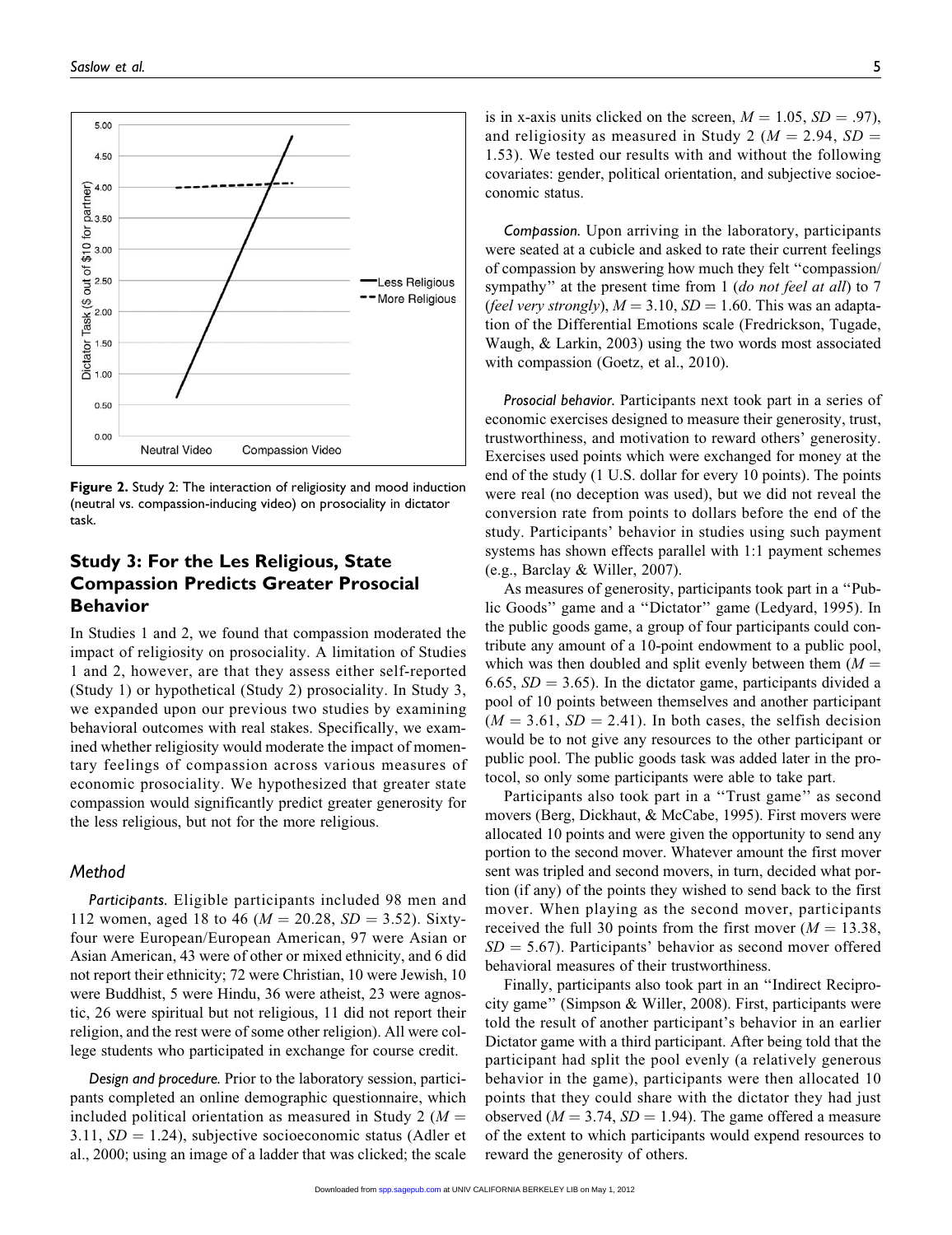**Figure 3.** Study 3: The interaction of religiosity and state compassion (plus and minus 1 standard deviation from the mean) on prosociality across the economic tasks.

Because these measures were highly correlated we grouped them into a single index (composite of z-scored tasks;  $\alpha = .69$ ;  $M = -.01, SD = .73$ ).

## **Results**

First, we assessed the relationships between momentary feelings of compassion, prosocial behavior, and strength of religious identity. Feelings of compassion were not related to religious identity ( $r = -.01$ ,  $p = .926$ ) but were related to prosocial behavior on the tasks ( $r = .23$ ,  $p = .005$ ), such that individuals who reported feeling greater compassion behaved more prosocially. Religiosity was not related to prosociality across the economic tasks ( $r = .12$ ,  $p = .153$ ).

Religiosity as a moderator. We tested our hypothesis that especially for the less religious, those who felt more compassion would behave more prosocially. Below, we describe the results not controlling for the covariates. In Table 1, in parentheses, we show the results when controlling for covariates; overall, controlling for covariates had little impact. Moreover, although results for all economic tasks are shown in Table 1, here we will focus on the overall results when assessing prosociality in all of the economic tasks combined. We found support for our hypothesis. We observed a main effect of compassion such that individuals who felt more compassion showed greater prosocial behavior in all of the economic tasks combined,  $\beta = .15$ ,  $t(209) = 2.21$ ,  $p = .028$ . In contrast, we observed no main effect of religiosity on prosocial behavior overall,  $\beta = .06$ ,  $t(209) = .83, p = .407.$ 

Most importantly, we observed the predicted interaction between compassion and religiosity,  $\beta = -.20, t(209) =$ 

 $-2.92, p = .004$ . As predicted, the observed relationship between compassion and prosociality was robust for the less religious participants,  $\beta = .36$ ,  $t(209) = 3.77$ ,  $p < .001$ , but attemuated for the more religious participants,  $\beta = -.07, t(209) =$  $-.64, p = .522$ . See Figure 3.

### Discussion

In Study 3, we found support for our hypothesis: Religiosity moderated the relationship between compassion and prosociality in the economic tasks such that, for the less religious participants, feeling more compassion was related to greater prosocial behavior. For the more religious participants, feeling compassion was not linked to prosocial behavior. Results were not explained by gender, political orientation, or education.

## General Discussion

Social scientists have tied religion to prosocial sentiments such as generosity and solidarity, but this literature leaves unanswered an important research question: What explains the generosity of less religious individuals? Across three studies, we found evidence that, with fewer or no religious expectations of prosociality, individual levels of compassion are more critical to the generosity of the less religious. (See Table 1) In Study 1, especially for the less religious, greater trait compassion was related to greater self-reported prosociality. In Study 2, the generosity of the less religious (but not the more religious) was influenced by a compassion-inducing versus a neutral video. In Study 3, the generosity on a wide variety of economic tasks of the less religious (but not the more religious) was influenced by higher momentary feelings of compassion. The sum of this evidence suggests that the prosociality of less religious individuals is driven to a greater extent by compassion than is the prosociality of the more religious.

As a side note, in all three studies we found that more conservative individuals were more religious. As an alternative explanation, therefore, it is plausible that political orientation (how politically conservative or liberal someone considers themselves to be), would also serve to influence the impact of compassion on prosociality. In fact, however, none of the tests of moderation were significant,  $ps > .10$ .

An alternative explanation for the significant interaction of religiosity and compassion on generosity is in fact driven by a ceiling effect, with the generosity of those high in religiosity being so high that higher levels of compassion among members of this group cannot lead to detectable increases in generosity. Our results, however, suggest that this is most likely not an issue. For example, across the studies, less religious individuals who were more compassionate actually tended to show more generosity than more religious individuals who were high or low in compassion (see Figures 1–3). This pattern suggests that it was in fact possible for those high in religiosity and compassion to exhibit higher levels of generosity than they did.

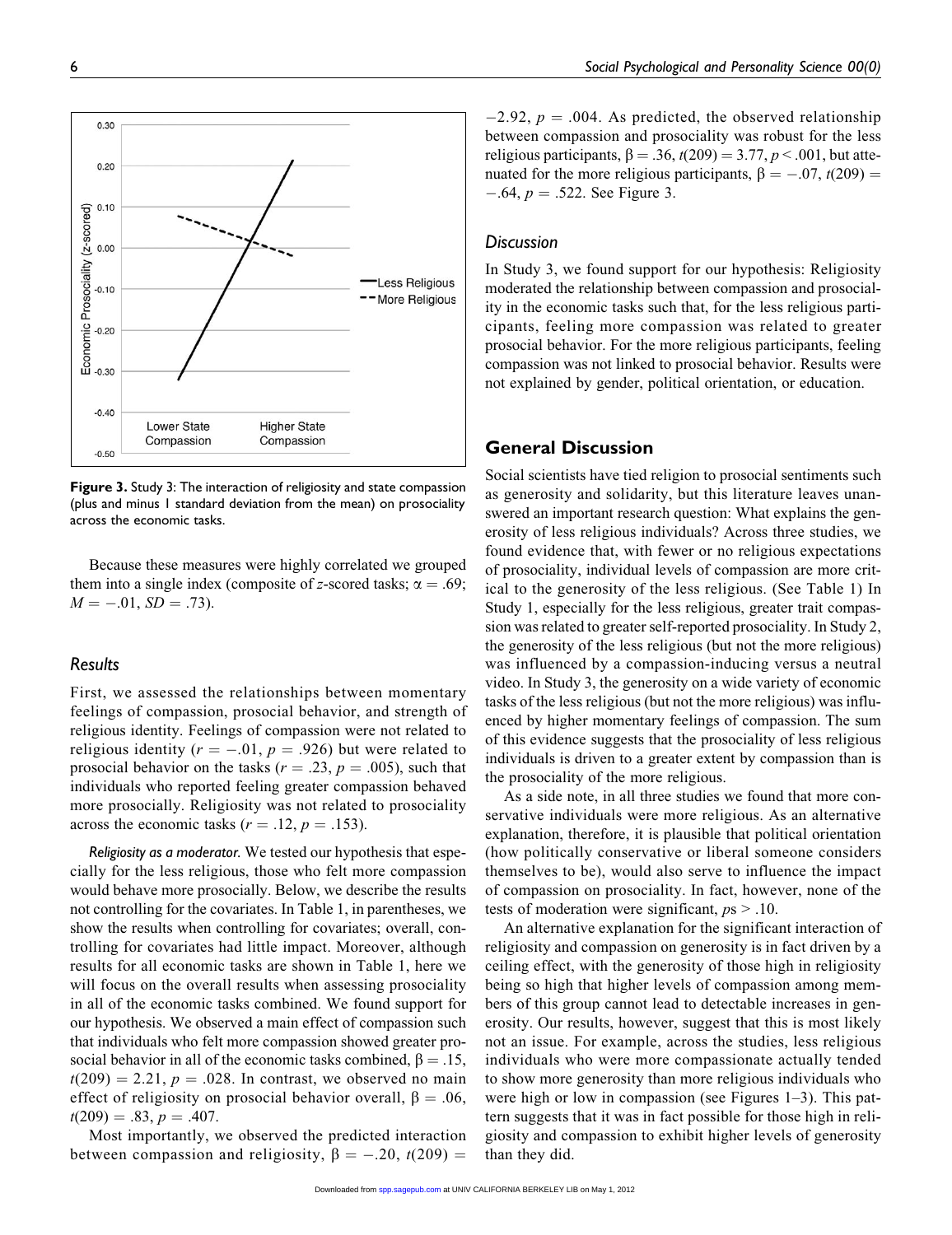Overall, we might conclude that the less religious may be bound to others by emotional connection. These findings are similar to Batson's empathy–altruism hypothesis, in which empathy rather than egocentric motivations determine altruistic behaviors (Batson & Shaw, 1991). The more religious, on the other hand, may ground their generosity less in emotion and more in other factors such as doctrine, a communal identity, or reputational concerns.

Future research might examine how compassion functions for followers of different religions. Are those who believe in a more traditional and stricter religion just as unlikely to be influenced by compassion as followers of less traditional and less strict religions? Are followers of religions that place more of an emphasis on compassion even less likely to be influenced by their own trait or state levels of compassion? In sum, it could be fruitful to explore the boundary conditions of this effect.

Our findings support the idea that compassion shapes otherorientated behavior and attitudes for the less religious, and less so for the more religious, at both trait and state levels. More religious people likely act prosocially based on a variety of influences, compassion being just one of them. Indeed, there are many causes of prosocial behavior (Penner, Dovidio, Piliavin, & Schroeder, 2005). Our results support the idea that the other-oriented emotion of compassion significantly influences prosocial inclinations in the less religious.

#### Acknowledgment

The authors gratefully acknowledge their wonderful research assistants.

#### Declaration of Conflicting Interests

The author(s) declared no potential conflicts of interest with respect to the research, authorship, and/or publication of this article.

#### Financial Disclosure/Funding

The author(s) disclosed receipt of the following financial support for the research, authorship, and/or publication of this article: This work was funded by the Greater Good Science Center, Metanexus, and the Center for the Economics and Demography of Aging through the NIA grant P30 AG01283.

## **References**

- Adler, N. E., Epel, E. S., Castellazzo, G., & Ickovics, J. R. (2000). Relationship of subjective and objective social status with psychological and physiological functioning: Preliminary data in healthy white women. Health Psychology, 19, 586–592.
- Barclay, P., & Willer, R. (2007). Partner choice creates competitive altruism in humans. Proceedings of the Royal Society B: Biological Sciences, 274, 749–753.
- Batson, C. D. (2009). These things called empathy: Eight related but distinct phenomena. In J. Decety & W. Ickes (Eds.), The social neuroscience of empathy (pp. 3-15). Cambridge: MIT press.
- Batson, C. D., & Shaw, L. L. (1991). Evidence for altruism: Toward a pluralism of prosocial motives. Psychological Inquiry, 2, 107–122.
- Beit-Hallahmi, B. (2009). Morality and immorality among the irreligious. In P. Zuckerman (Ed.), Atheism and secularity: Volume 1: Issues, concepts, and definitions (pp. 113). Santa Barbara, CA: Praeger.
- Berg, J., Dickhaut, J., & McCabe, K. (1995). Trust, reciprocity, and social history. Games and Economic Behavior, 10, 122–142.
- Buhrmester, M., Kwang, T., & Gosling, S. D. (2011). Amazon's mechanical turk. Perspectives on Psychological Science, 6, 3.
- Davis, J. A., & Smith, T. W. (2005). General social surveys, 1972- 2004. Chicago, IL: National Opinion Research Center.
- Davis, M. H. (1983). Measuring individual differences in empathy: Evidence for a multidimensional approach. Journal of Personality and Social Psychology, 44, 113.
- Durkheim, E. (1915). The elementary forms of religious life. New York, NY: Free Press.
- Eisenberg, N., & Lennon, R. (1983). Sex differences in empathy and related capacities. Psychological Bulletin, 94, 100.
- Fredrickson, B. L., Tugade, M. M., Waugh, C. E., & Larkin, G. R. (2003). What good are positive emotions in crises? A prospective study of resilience and emotions following the terrorist attacks on the united states on September 11th, 2001. Journal of Personality and Social Psychology, 84, 365–376.
- Goetz, J. L., Keltner, D., & Simon-Thomas, E. (2010). Compassion: An evolutionary analysis and empirical review. Psychological Bulletin, 136, 351–374.
- Gorsuch, R. L., & McFarland, S. G. (1972). Single vs. Multiple-item scales for measuring religious values. Journal for the Scientific Study of Religion, 11, 53–64.
- Graham, J., & Haidt, J. (2010). Beyond beliefs: Religions bind individuals into moral communities. Personality and Social Psychology Review, 14, 140–150.
- Graham, J., Haidt, J., & Nosek, B. A. (2009). Liberals and conservatives rely on different sets of moral foundations. Journal of Personality and Social Psychology, 96, 1029–1046.
- Hout, M., & Fischer, C. S. (2002). Why more Americans have no religious preference: Politics and generations. American Sociological Review, 67, 165–190.
- Jost, J. T., Glaser, J., Kruglanski, A. W., & Sulloway, F. J. (2003). Political conservatism as motivated social cognition. Psychological Bulletin, 129, 339–375.
- Ledyard, J. (1995). Public goods experiments. In J. L. Kagel & A. E. Roth (Eds.), Handbook of Experimental Economics (pp. 111–194). Princeton, New Jersey: Princeton University Press.
- Lynn, R., Harvey, J., & Nyborg, H. (2009). Average intelligence predicts atheism rates across 137 nations. Intelligence, 37, 11–15.
- Norenzayan, A., & Shariff, A. F. (2008). The origin and evolution of religious prosociality. Science, 322, 58.
- Omoto, A. M., Malsch, A. M., & Barraza, J. A. (2009). Compassionate acts: Motivations for and correlates of volunteerism among older adults. In B. Fehr, S. Sprecher & L. G. Underwood (Eds.), The science of compassionate love: Theory, research, and applications (pp. 257–282). Malden, MA: Wiley Blackwell.